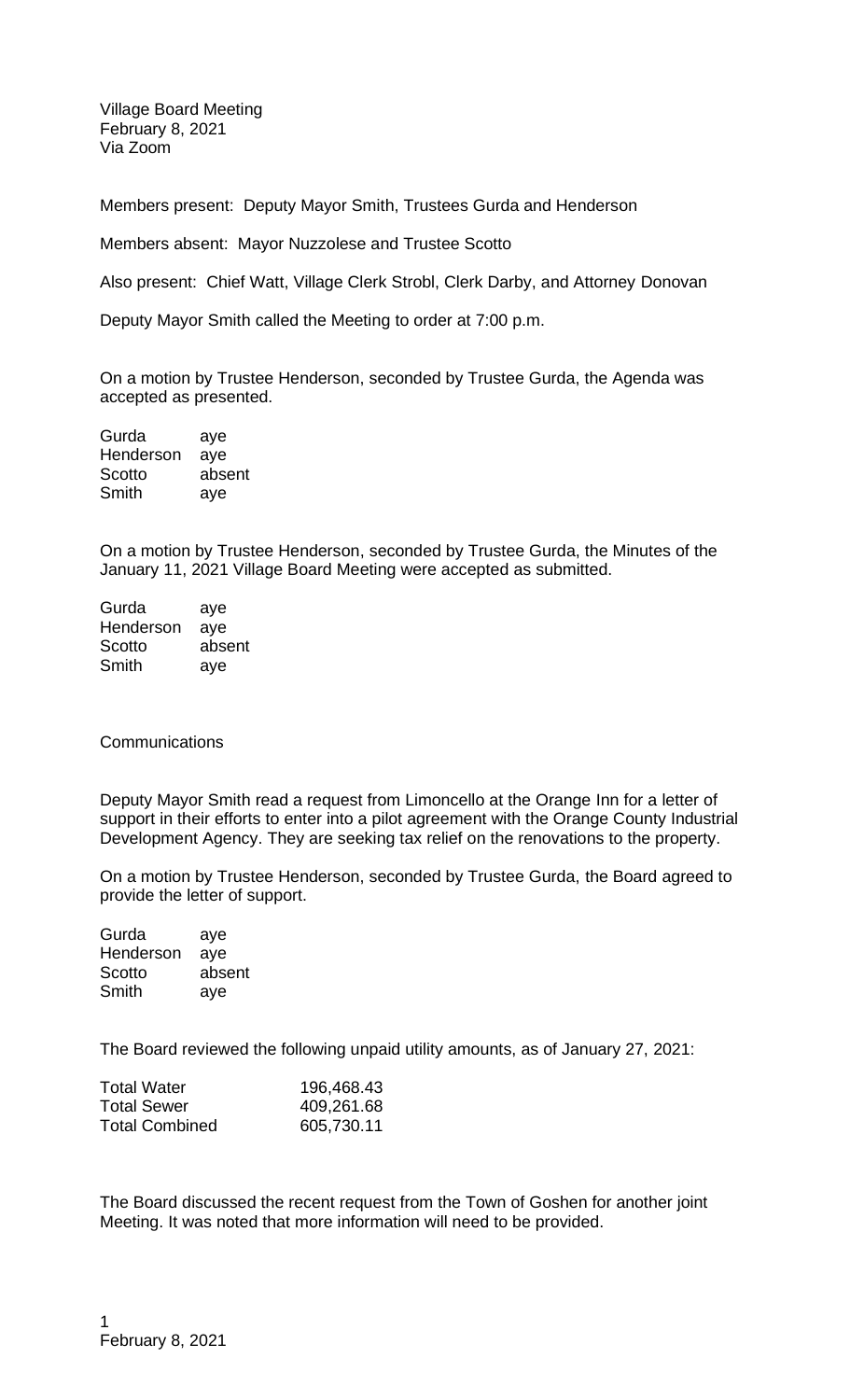Items of Business

On a motion by Trustee Henderson, seconded by Trustee Gurda, the Mayor is hereby authorized to sign an agreement with Goosetown Communications, for the rental of radio communications equipment for a term of five (5) years. The monthly amount for this term will be \$1,329.00.

Gurda aye Henderson aye Scotto absent Smith aye

Trustee Gurda moved the following, which was seconded by Trustee Henderson:

**WHEREAS,** the Village of Goshen has received one (1) bid proposal for the purchase of a used Vacuum Excavator / Sewer Jetter; and

**WHEREAS,** the bid, in the amount of: \$198,000.00 for a 2018 Vac-Con Model V3990LHA, with a trade-in price of \$5,500.00 for the Village's current 2001 VacCon, was received from Eagle Equipment Inc., DBA Peirce Equip. Co., Branchburg, New Jersey; and

**WHEREAS,** the cost is to be financed over a period of five (5) years, pursuant to the attached lease with option to purchase agreement with Univest Capital, Inc. d/b/a Municipal Capital Finance; and

**WHEREAS,** Eagle Equipment Inc., the sole bidder for the purchase of a used Vacuum Excavator / Sewer Jetter, has submitted all required documentation and bidding certification to consider their bid to be complete;

## **NOW, THEREFORE,** it is hereby

**RESOLVED,** that the purchase of the Vacuum Excavator / Sewer Jetter be awarded to Eagle Equipment Inc.

| Gurda     | aye    |
|-----------|--------|
| Henderson | ave    |
| Scotto    | absent |
| Smith     | aye    |

Trustee Gurda offered the following, which was seconded by Trustee Henderson:

The Superintendent of the Department of Public Works is hereby authorized to surplus the following vehicles for scrap value:

2003 Ford Crown Victoria VIN 2FAHP71W73X183614

2006 Dodge Ram Pick-Up VIN 3D7KS26D266G152378

A vote resulted as follows:

Gurda aye Henderson aye Scotto absent Smith aye

 $\mathfrak{D}$ February 8, 2021